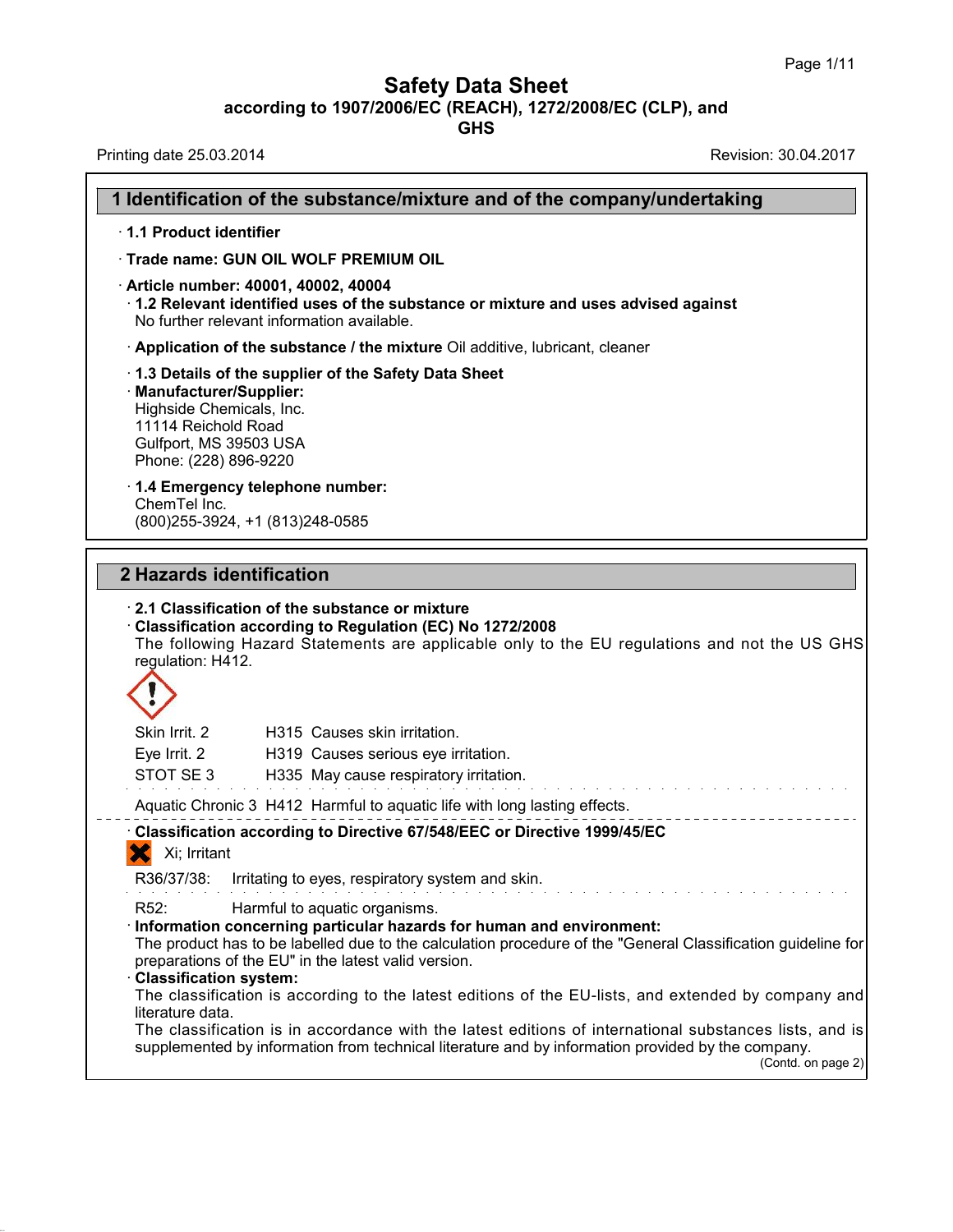## **Safety Data Sheet**<br> **according to 1907/2006/EC (REACH), 1272/2008/EC (CLP), and**<br> **GHS Safety Data Sheet**<br>according to 1907/2006/EC (REACH), 1272/2008/EC (CLP), and<br>Printing date 25.03.2014<br>Revision: 30.04.2017<br>Frade name: GUN OIL

L

| Revision: 30.04.2017<br>Printing date 25.03.2014<br><b>Trade name: GUN OIL</b><br>(Contd. of page 1)<br>$\cdot$ 2.2 Label elements<br>Labelling according to Regulation (EC) No 1272/2008<br>The following Hazard Statements are applicable only to the EU regulations and not the US GHS<br>regulation: H412.<br>The product is classified and labelled according to the CLP regulation.<br>· Hazard pictograms<br>GHS07<br>· Signal word Warning<br><b>Hazard statements</b><br>The following Hazard Statements are applicable only to the EU regulations and not the US GHS<br>regulation: H412.<br>H315 Causes skin irritation.<br>H319 Causes serious eye irritation.<br>H335 May cause respiratory irritation.<br>H412 Harmful to aquatic life with long lasting effects.<br><b>Precautionary statements</b><br>P280<br>Wear protective gloves / eye protection.<br>Wash thoroughly after handling.<br>P264<br>Avoid breathing mist/vapours/spray.<br>P261<br>P305+P351+P338 IF IN EYES: Rinse cautiously with water for several minutes. Remove contact lenses, if<br>present and easy to do. Continue rinsing.<br>IF ON SKIN: Wash with plenty of soap and water.<br>P302+P352<br>Dispose of contents/container in accordance with local/regional/national/international<br>P501<br>regulations.<br>· Hazard description:<br>· WHMIS-symbols:<br>D2B - Toxic material causing other toxic effects<br>NFPA ratings (scale 0 - 4)<br>Health = $1$<br>Fire $= 1$<br>Reactivity = 1<br>· HMIS-ratings (scale 0 - 4)<br>Health = $1$<br><b>HEALTH</b><br>$\vert$ 1 $\vert$<br>Fire $= 1$<br>$\blacksquare$<br>FIRE<br>REACTIVITY [1]<br>Reactivity = $1$ | according to 1907/2006/EC (REACH), 1272/2008/EC (CLP), and<br><b>GHS</b> |                    |
|-------------------------------------------------------------------------------------------------------------------------------------------------------------------------------------------------------------------------------------------------------------------------------------------------------------------------------------------------------------------------------------------------------------------------------------------------------------------------------------------------------------------------------------------------------------------------------------------------------------------------------------------------------------------------------------------------------------------------------------------------------------------------------------------------------------------------------------------------------------------------------------------------------------------------------------------------------------------------------------------------------------------------------------------------------------------------------------------------------------------------------------------------------------------------------------------------------------------------------------------------------------------------------------------------------------------------------------------------------------------------------------------------------------------------------------------------------------------------------------------------------------------------------------------------------------------------------------------------------------------------------------------------------------|--------------------------------------------------------------------------|--------------------|
|                                                                                                                                                                                                                                                                                                                                                                                                                                                                                                                                                                                                                                                                                                                                                                                                                                                                                                                                                                                                                                                                                                                                                                                                                                                                                                                                                                                                                                                                                                                                                                                                                                                             |                                                                          |                    |
|                                                                                                                                                                                                                                                                                                                                                                                                                                                                                                                                                                                                                                                                                                                                                                                                                                                                                                                                                                                                                                                                                                                                                                                                                                                                                                                                                                                                                                                                                                                                                                                                                                                             |                                                                          |                    |
|                                                                                                                                                                                                                                                                                                                                                                                                                                                                                                                                                                                                                                                                                                                                                                                                                                                                                                                                                                                                                                                                                                                                                                                                                                                                                                                                                                                                                                                                                                                                                                                                                                                             |                                                                          |                    |
|                                                                                                                                                                                                                                                                                                                                                                                                                                                                                                                                                                                                                                                                                                                                                                                                                                                                                                                                                                                                                                                                                                                                                                                                                                                                                                                                                                                                                                                                                                                                                                                                                                                             |                                                                          |                    |
|                                                                                                                                                                                                                                                                                                                                                                                                                                                                                                                                                                                                                                                                                                                                                                                                                                                                                                                                                                                                                                                                                                                                                                                                                                                                                                                                                                                                                                                                                                                                                                                                                                                             |                                                                          |                    |
|                                                                                                                                                                                                                                                                                                                                                                                                                                                                                                                                                                                                                                                                                                                                                                                                                                                                                                                                                                                                                                                                                                                                                                                                                                                                                                                                                                                                                                                                                                                                                                                                                                                             |                                                                          | (Contd. on page 3) |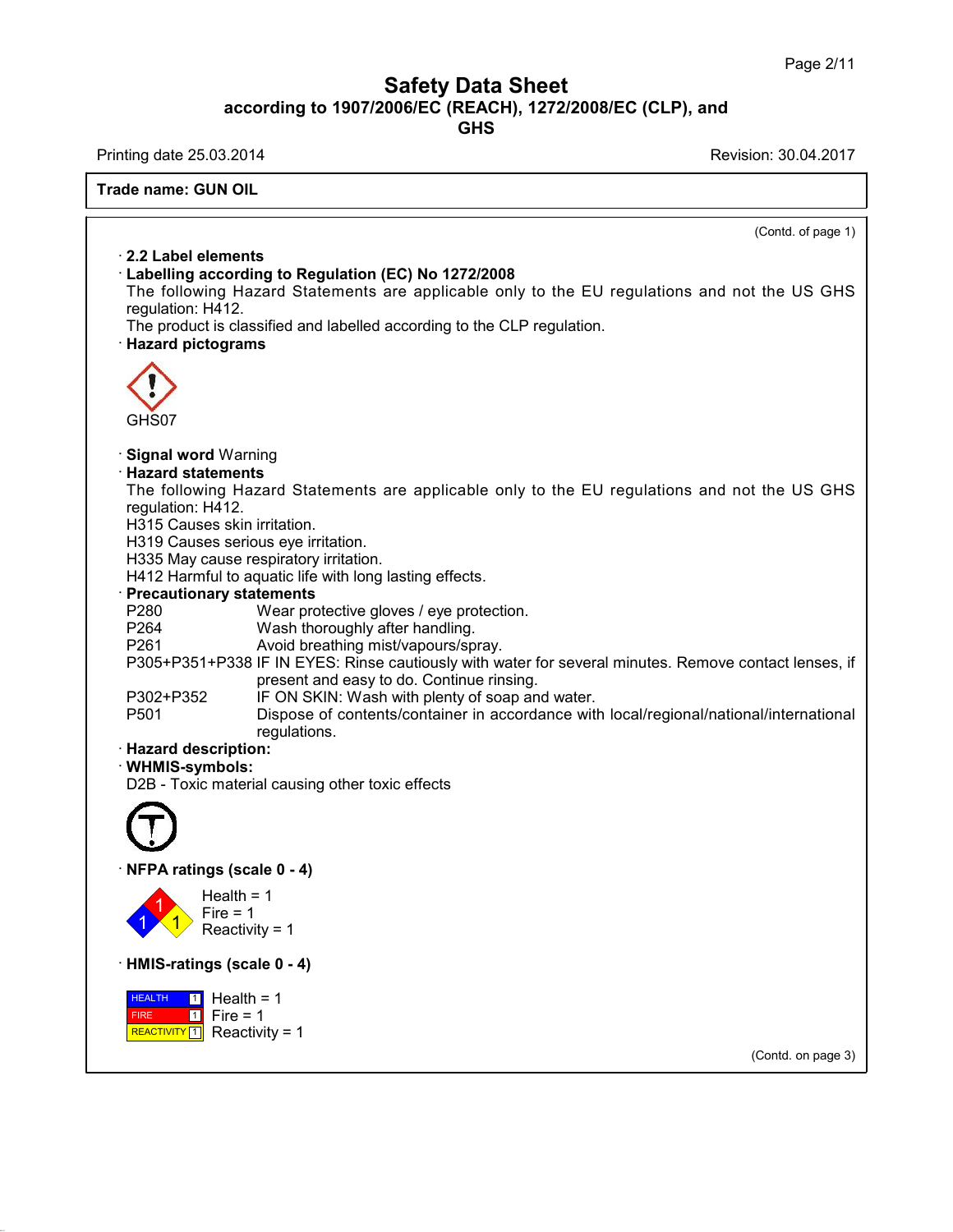### Page 3/<br> **Safety Data Sheet**<br> **according to 1907/2006/EC (REACH), 1272/2008/EC (CLP), and**<br> **GHS GHS Safety Data Sheet**<br>according to 1907/2006/EC (REACH), 1272/2008/EC (CLP), and<br>Printing date 25.03.2014<br>Revision: 30.04.2017<br>Frade name: GUN OIL **ACCORDING TO ACCORD ACCORDING TO A Trade name: GUN OIL**<br>Trade name: GUN OIL

(Contd. of page 2)

**Example 18 Analytical COVID COVIDENT:**<br>• **HMIS Long Term Health Hazard Substances**<br>• None of the ingredients is listed. None of the ingredients is listed.<br>• HMIS Long Term Health Hazard Substance<br>• 2.3 Other hazards<br>• Results of PBT and vPvB assessment<br>• PBT: Not applicable. **EXAMIS Long Term Health Hazard Substances**<br>None of the ingredients is listed.<br>**2.3 Other hazards<br>Results of PBT and vPvB assessment**<br>PBT: Not applicable.<br>PRT: Not applicable. • **HMIS Long Term Health Haz**<br>None of the ingredients is liste<br>• **2.3 Other hazards**<br>• **Results of PBT and vPvB as**<br>• **PBT**: Not applicable.<br>• **vPvB**: Not applicable.

|                                                            | 3 Composition/information on ingredients                                                                 |             |
|------------------------------------------------------------|----------------------------------------------------------------------------------------------------------|-------------|
| $\cdot$ 3.2 Mixtures                                       | · Description: Mixture of substances listed below with nonhazardous additions.                           |             |
| Dangerous components:                                      |                                                                                                          |             |
| CAS: 64722-56-9                                            | <b>Highly Refined Heavy Mineral Base Oils</b><br>$\mathsf{\times}$ Xi R38<br>$\circ$ Skin Irrit. 2, H315 | 50-100%     |
|                                                            | Alkenes C12-24 Chloro<br>X Xi R36/37/38<br>Skin Irrit. 2, H315; Eye Irrit. 2, H319; STOT SE 3, H335      | 10-25%      |
| CAS: 8013-07-8<br>EINECS: 232-391-0 $\frac{1}{2}$ N R51/53 | <b>Epoxidized Stabilizer</b><br>----------------------<br>Aquatic Chronic 2, H411                        | $2,5 - 10%$ |
|                                                            | Additional information: For the wording of the listed risk phrases refer to section 16.                  |             |

# • **Additional Information:** For the wording of the<br> **4.1 Description of first aid measures**<br>
• **4.1 Description of first aid measures**<br>
• **General information:**<br>
Immediately remove any clothing soiled by the p

**First aid measures**<br> **4.1 Description of first aid**<br> **General information:**<br>
Immediately remove any clo<br>
Take affected persons out in First aid measures<br>4.1 Description of first aid measures<br>General information:<br>Immediately remove any clothing soiled by the product.<br>Take affected persons out into the fresh air.<br>After inhalation: **First aid measures**<br> **A.1 Description of first aid measures**<br> **Ceneral information:**<br>
Immediately remove any clothing soiled by the product.<br>
Take affected persons out into the fresh air.<br> **After inhalation:**<br>
Supply fres 4.1 Description of first aid measures<br>General information:<br>Immediately remove any clothing soiled by the product.<br>Take affected persons out into the fresh air.<br>After inhalation:<br>Supply fresh air; consult doctor in case of **In case of unconsciousness place by the product.**<br>
Take affected persons out into the fresh air.<br> **After inhalation:**<br>
Supply fresh air; consult doctor in case of complaints.<br>
In case of unconsciousness place patient stab

Take affected persons out into the fresh air.<br> **After inhalation:**<br>
Supply fresh air; consult doctor in case of complaints.<br>
In case of unconsciousness place patient stably in side position for the<br> **After skin contact:**<br> If Supply fresh air; consult doctor in case of complaints.<br>In case of unconsciousness place patient stably in side<br> **After skin contact:**<br>
Immediately wash with water and soap and rinse thoror<br>
If skin irritation continues

In case of unconsciousness place patient stably in sidentler skin contact:<br>
Immediately wash with water and soap and rinse tholor<br>
If skin irritation continues, consult a doctor.<br> **After eye contact:**<br>
Remove contact lense Refler skin contact:<br>
Immediately wash with water and soap and rinse thoroughly.<br>
If skin irritation continues, consult a doctor.<br> **After eye contact:**<br>
Remove contact lenses if worn, if possible.<br>
Rinse opened eye for sev If skin irritation continues, consult a doctor.<br>
After eye contact:<br>
Remove contact lenses if worn, if possible.<br>
Rinse opened eye for several minutes under running water. If symptoms persist, consult a doctor.<br>
After swal Or After eye contact:<br>
Rimove contact lenses if worn, if possible.<br>
Rinse opened eye for several minutes under running water. If symptoms persist, c<br> **After swallowing:**<br>
Rinse out mouth and then drink plenty of water.<br>
Do

Coughing

Acne

38.0.16

(Contd. on page 4)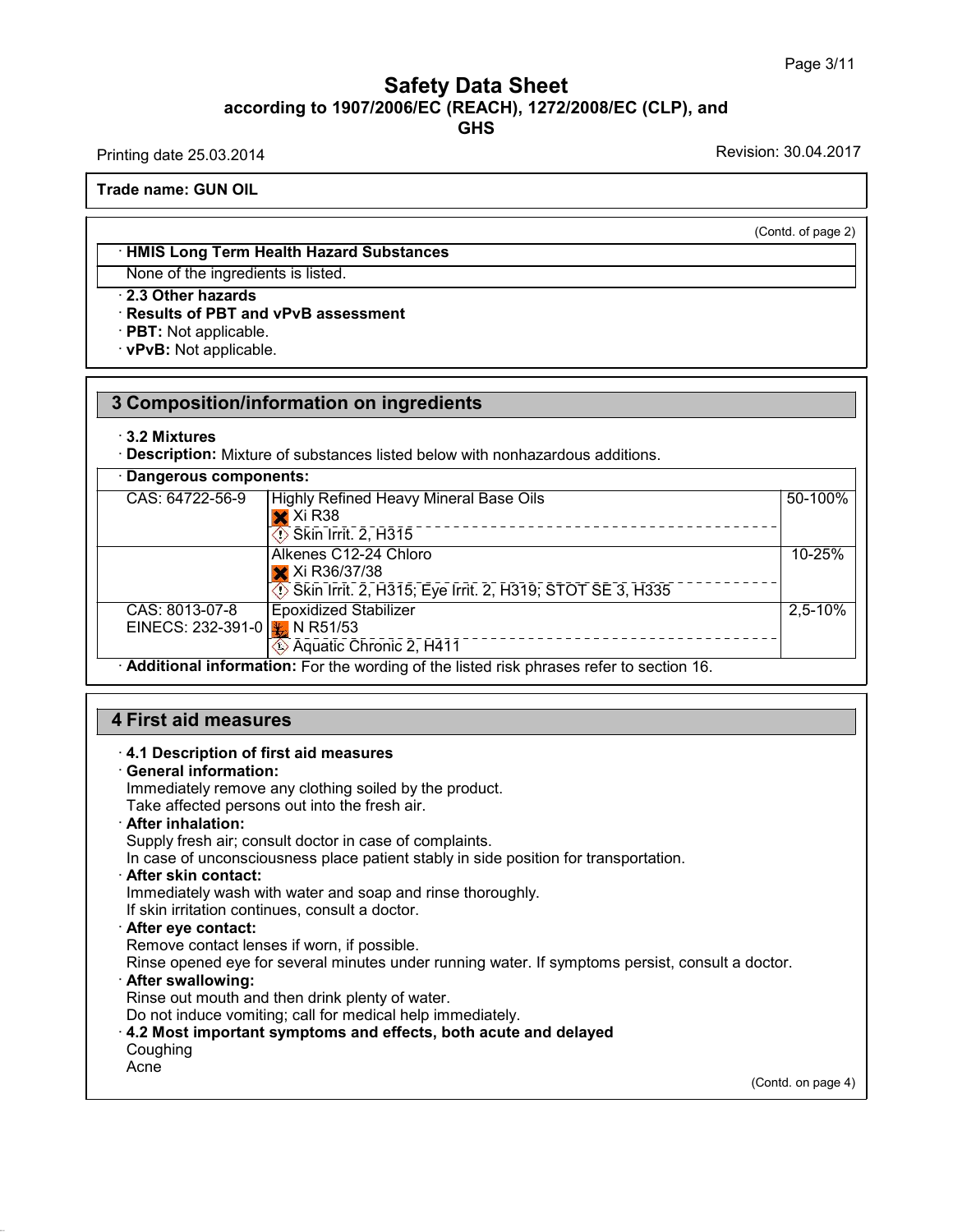### Safety Data Sheet<br><sub>006/EC (REACH), 1272/2008/EC (CLP),<br>GHS</sub> Page 4/11<br>**according to 1907/2006/EC (REACH), 1272/2008/EC (CLP), and<br>GHS<br>Revision: 30.04.2017<br>Revision: 30.04.2017 GHS Safety Data Sheet**<br>according to 1907/2006/EC (REACH), 1272/2008/EC (CLP), and<br>Printing date 25.03.2014<br>Revision: 30.04.2017<br>Frade name: GUN OIL

**ACCORDING TO ACCORD ACCORDING TO A Trade name: GUN OIL**<br>Trade name: GUN OIL  $\overline{(\text{Cond. of page 3})}$ Nausea Cramp **Disorientation** · **Hazards** Nausea<br>Cramp<br>Disorientation<br>**Hazards**<br>Danger of impaired breathing.<br>Danger of convulsion.<br>Condition may deteriorate with alcohol. Danger of impaired breathing.<br>Danger of convulsion. Cramp<br> **Condition may deteriorate with alcohol consumption.**<br> **Condition may deteriorate with alcohol consumption.**<br> **4.3 Indication of any immediate medical attention and special treatment needed**<br> **Medical supervision fo** Hazards<br>Danger of impaired breathing.<br>Danger of convulsion.<br>Condition may deteriorate with alcohol consumption.<br>4.3 Indication of any immediate medical attention<br>Medical supervision for at least 48 hours.<br>In cases of irrit Danger of impaired breathing.<br>Danger of convulsion.<br>Condition may deteriorate with alcohol consumption.<br>**4.3 Indication of any immediate medical attention and special treatment needed**<br>Medical supervision for at least 48 h Condition may deteriorate with alcohol consumption.<br>4.3 Indication of any immediate medical attention and special treatment n<br>Medical supervision for at least 48 hours.<br>In cases of irritation to the lungs, initial treatmen 4.3 Indication of any Immediate medi-<br>
Medical supervision for at least 48 hours<br>
In cases of irritation to the lungs, initial t<br>
If necessary oxygen respiration treatme<br>
5 Firefighting measures<br>
5.1 Extinguishing media **Firefighting measures**<br> **5.1 Extinguishing media**<br>
• Suitable extinguishing agents:<br>
™Mater haze or foo **Firefighting measures<br>· 5.1 Extinguishing media<br>· Suitable extinguishing agents:<br>Water haze or fog<br>Alcohol resistant foam** Firefighting measures<br>5.1 Extinguishing media<br>Suitable extinguishing agents:<br>Water haze or fog<br>Alcohol resistant foam Firefighting measures<br>5.1 Extinguishing media<br>Suitable extinguishing agents:<br>Water haze or fog<br>Alcohol resistant foam<br>Foam<br>Fire-extinguishing powder Foam **5.1 Extinguishing media<br>Suitable extinguishing agents:**<br>Water haze or fog<br>Alcohol resistant foam<br>Foam<br>Fire-extinguishing powder<br>Gaseous extinguishing agents<br>Carbon dioxide **Suitable extinguishing agents:**<br>Water haze or fog<br>Alcohol resistant foam<br>Foam<br>Fire-extinguishing powder<br>Gaseous extinguishing agents<br>Carbon dioxide<br>**For safety reasons unsuitable extinguis** 

Water haze or fog<br>Alcohol resistant foam<br>Foam<br>Fire-extinguishing powder<br>Gaseous extinguishing age<br>Carbon dioxide<br>**For safety reasons unsui**<br>Water with full jet Alconol resistant roam<br>
Foam<br>
Fire-extinguishing powder<br>
Gaseous extinguishing agents<br>
Carbon dioxide<br> **For safety reasons unsuitable extinguishing agents:**<br>
Water with full jet<br>
Water sprav Foam<br>Fire-extinguishing powder<br>Gaseous extinguishing agents<br>Carbon dioxide<br>**For safety reasons unsuitable e**<br>Water with full jet<br>Water spray<br>5.2 Special bazards arising from Fire-extinguishing powder<br>Gaseous extinguishing ag<br>Carbon dioxide<br>**For safety reasons unsu**<br>Water with full jet<br>Water spray<br>**5.2 Special hazards aris**<br>During beating or in case Gaseous extinguishing agents<br>
Carbon dioxide<br>
For safety reasons unsuitable extinguishing agents:<br>
Water with full jet<br>
Water spray<br>
5.2 Special hazards arising from the substance or mixture<br>
During heating or in case of f Carbon dioxide<br>
For safety reasons unsuitable extinguishing agents:<br>
Water with full jet<br>
Water spray<br> **5.2 Special hazards arising from the substance or mixture**<br>
During heating or in case of fire poisonous gases are prod Water with full jet<br>
Water spray<br>
5.2 **Special hazards arising f**<br>
During heating or in case of fire<br> **Protective equipment:**<br>
Wear self-contained respirator<br>
Wear fully protective suit.

Water spray<br>**5.2 Special hazards arising from the substance or mixture**<br>During heating or in case of fire poisonous gases are produce<br>**5.3 Advice for firefighters**<br>**Protective equipment:**<br>Wear self-contained respiratory pr

- 
- 

38.0.16

**Branch Fully protective suiters of the substance or mixture**<br> **Branch Cool Exercise** State for firefighters<br> **Protective equipment:**<br>
Wear self-contained respiratory protective device.<br>
Wear fully protective suit.<br> **Addit** 

Frotective equipment:<br>
Wear self-contained respiratory protective device<br>
Wear fully protective suit.<br> **Additional information** Cool endangered recept<br> **6 Accidental release measures**<br>
6.1 Personal precautions, protective • **Additional Information** Cool endangered receptacies with water fog or haze.<br> **• Accidental release measures**<br>
• **6.1 Personal precautions, protective equipment and emergency procedures**<br>
Wear protective equipment. Keep **Accidental release measures<br>6.1 Personal precautions, protective equipment and emergency proce**<br>Wear protective equipment. Keep unprotected persons away.<br>Ensure adequate ventilation<br>Particular danger of slipping on leaked **Accidental release measures<br>6.1 Personal precautions, protective<br>Wear protective equipment. Keep un<br>Ensure adequate ventilation<br>Particular danger of slipping on leake<br>6.2 Environmental precautions: Example 19 Accidental release measures**<br> **EXECT: CAT Personal precautions, protective equipment and emerger**<br>
Wear protective equipment. Keep unprotected persons away.<br>
Ensure adequate ventilation<br>
Particular danger of **6.1 Personal precautions, protective equipment and emergenc**<br>Wear protective equipment. Keep unprotected persons away.<br>Ensure adequate ventilation<br>Particular danger of slipping on leaked/spilled product.<br>**6.2 Environmenta** Wear protective equipment. Keep unprotected persons away.<br>Ensure adequate ventilation<br>Particular danger of slipping on leaked/spilled product.<br>**6.2 Environmental precautions:**<br>Do not allow to enter sewers/ surface or groun Ensure adequate ventilation<br>Particular danger of slipping on leaked/spilled product.<br>6.2 Environmental precautions:<br>Do not allow to enter sewers/ surface or ground water.<br>Inform respective authorities in case of seepage in Particular danger of slipping on leaked/spilled product.<br> **6.2 Environmental precautions:**<br>
Do not allow to enter sewers/ surface or ground water.<br>
Inform respective authorities in case of seepage into water course or sewa Do not allow to enter sewers/ surface or ground water.<br>
Inform respective authorities in case of seepage into water course or sewage system.<br>
Prevent from spreading (e.g. by damming-in or oil barriers).<br>
Do not allow to p Prevent from spreading (e.g. by damming-in or oil barriers).  $(t)$ .<br>(Contd. on page 5)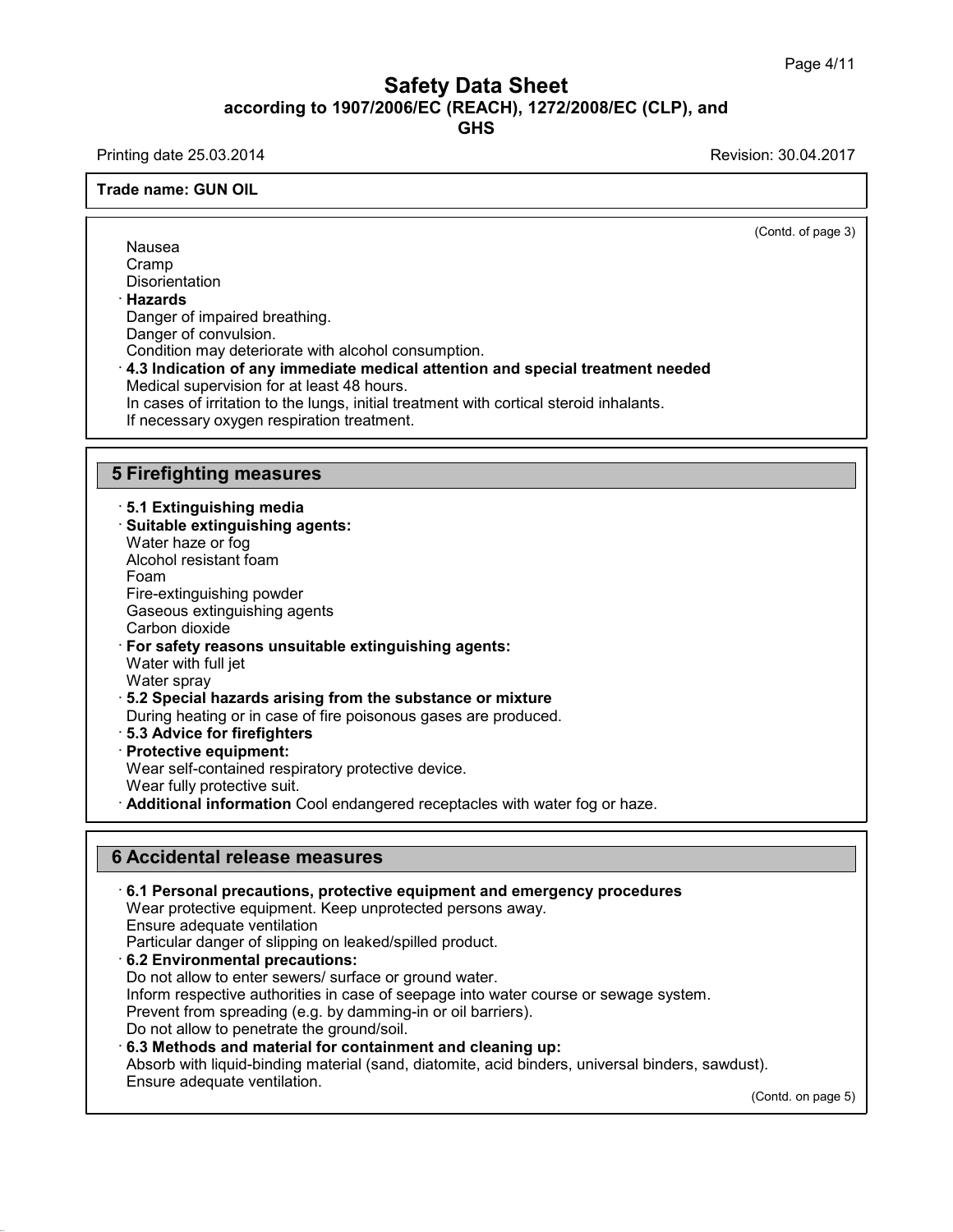## Safety Data Sheet<br><sub>006/EC (REACH), 1272/2008/EC (CLP),<br>GHS</sub> Page 5/11<br>**according to 1907/2006/EC (REACH), 1272/2008/EC (CLP), and<br>GHS<br>Revision: 30.04.2017<br>Revision: 30.04.2017 Safety Data Sheet**<br>according to 1907/2006/EC (REACH), 1272/2008/EC (CLP), and<br>Printing date 25.03.2014<br>Revision: 30.04.2017<br>Frade name: GUN OIL

**GHS**

**ACCORDING TO ACCORD ACCORDING TO A Trade name: GUN OIL**<br>Trade name: GUN OIL

 $\overline{(\text{Cond. of page 4})}$ 

Remove from the water surface (e.g. skim or suck off).<br> **Remove from the water surface (e.g. skim or suck off).**<br> **• 6.4 Reference to other sections**<br>
See Section 7 for information on safe handling.<br>
See Section 8 for info Frames. GON OLL<br>
See Namove from the water surface (e.g. skim or suck off).<br>
6.4 Reference to other sections<br>
See Section 7 for information on safe handling.<br>
See Section 13 for disposal information<br>
See Section 13 for dis Remove from the water surface (e.g. skim or so<br>
6.4 Reference to other sections<br>
See Section 7 for information on safe handling.<br>
See Section 8 for information on personal prote<br>
See Section 13 for disposal information.

**6.4 Reference to other sections**<br>See Section 7 for information on safe handling.<br>See Section 8 for information on personal protection equipment.<br>See Section 13 for disposal information. See Section 7 for information on safe handling.<br>
See Section 8 for information on personal prote<br>
See Section 13 for disposal information.<br> **7 Handling and storage**<br> **7.1 Precautions for safe handling** 

See Section 13 for disposal information.<br> **7.1 Precautions for safe handling**<br> **7.1 Precautions for safe handling**<br>
Ensure good ventilation/exhaustion at the wor<br>
Prevent formation of aerosols. **Handling and storage<br>T.1 Precautions for safe handling<br>Ensure good ventilation/exhaustion at the workplace.<br>Prevent formation of aerosols.<br>Avoid the formation of oil haze. Handling and storage**<br> **7.1 Precautions for safe handling**<br>
Ensure good ventilation/exhaustion at th<br>
Prevent formation of aerosols.<br>
Avoid the formation of oil haze.<br>
Information about fire - and explosion

**Provided the formation of oil haze.**<br> **Provent formation of aerosols.**<br> **Prevent formation of aerosols.**<br> **Avoid the formation of oil haze.**<br> **Provent formation about fire - and explosion protection:** No special measures

# Avoid the formation of oil haze.<br> **Consider information about fire - and explosion protection:** No special m<br> **Requirements to be met by storerooms and receptacles:**<br> **Requirements to be met by storerooms and receptacles:**

- 
- · **Storage:**

Information about fire - and explosion prot<br>7.2 Conditions for safe storage, including<br>Storage:<br>Requirements to be met by storerooms an<br>Protect from humidity and water.<br>Avoid storage near extreme heat, ignition sou T.2 Conditions for safe storage, including any incompatibilities<br>Storage:<br>Requirements to be met by storerooms and receptacles:<br>Protect from humidity and water.<br>Avoid storage near extreme heat, ignition sources or open fla T.2 Conditions for safe storage, including any incompatibilities<br>
Storage:<br>
Protect from humidity and water.<br>
Protect from humidity and water.<br>
Avoid storage near extreme heat, ignition sources or open flame.<br>
Unsuitable m Requirements to be met by storerooms an<br>Protect from humidity and water.<br>Avoid storage near extreme heat, ignition sou<br>Unsuitable material for receptacle: aluminium<br>Information about storage in one common<br>Store away from o Protect from humidity and water.<br>Avoid storage near extreme heat, ig<br>Unsuitable material for receptacle: a<br>**Information about storage in one**<br>Store away from oxidizing agents.<br>Store away from foodstuffs.<br>Do not store toget Avoid storage near extreme heat, ignition sources or ope<br>Unsuitable material for receptacle: aluminium.<br> **Information about storage in one common storage f**<br>
Store away from oxidizing agents.<br>
Store away from foodstuffs.<br>

- 
- 
- 

- 
- 

Information about storage in one common storage facility:<br>
Store away from oxidizing agents.<br>
Store away from foodstuffs.<br>
Do not store together with acids.<br>
Further information about storage conditions:<br>
Keep container ti Store away from oxidizing agents.<br>
Store away from foodstuffs.<br>
Do not store together with acids.<br> **Further information about storage conditions:**<br>
Keep container tightly sealed.<br>
Protect from humidity and water.<br> **7.3 Spe** Further information about storage conditions:<br>
Keep container tightly sealed.<br>
Protect from humidity and water.<br> **8 Exposure controls/personal protection**<br> **8 Exposure controls/personal protection**<br> **Additional information** 

· **Additional information about design of technical facilities:** No further data; see item 7. · **8.1 Control parameters**

**Exposure controls/personal protection**<br>
• **Additional information about design of technical facilities:** No further data; se<br>
• **8.1 Control parameters**<br>
• **Ingredients with limit values that require monitoring at the wor** The product does not contain any relevant quantities: No further data; see item 7.<br>
S.1 Control parameters<br>
Ingredients with limit values that require monitoring at the workplace:<br>
The product does not contain any relevant Followial information about design of technical facilities: No further data; see item 7.<br> **8.1 Control parameters**<br>
Fingredients with limit values that require monitoring at the workplace:<br>
The product does not contain an

- **DNELs** No further relevant information a<br>• **PNECs** No further relevant information a<br>• **Additional information:** The lists valid c<br>• **8.2 Exposure controls**<br>• **Personal protective equipment:**<br>• **General protective and h**
- 
- **PNECs** No further relevant information available.<br>• **Additional information:** The lists valid during the ma<br>• 8.2 **Exposure controls**<br>• **Personal protective equipment:**<br>• **General protective and hygienic measures:**<br>• Cl Additional information: The lists valid during the making were used as<br>
8.2 Exposure controls<br>
Personal protective equipment:<br>
General protective and hygienic measures:<br>
Clean skin thoroughly immediately after handling the
- 

38.0.16

- 
- 

The usual protective equipment:<br> **S.2 Exposure controls**<br> **Personal protective equipment:**<br> **General protective and hygienic measures:**<br>
Clean skin thoroughly immediately after handling the product.<br>
The usual precautionar 8.2 Exposure controls<br>Personal protective equipment:<br>General protective and hygienic measures:<br>Clean skin thoroughly immediately after handling the product.<br>The usual precautionary measures are to be adhered to when<br>Keep a **Personal protective equipment:**<br> **General protective and hygienic measures:**<br>
Clean skin thoroughly immediately after handling the product.<br>
The usual precautionary measures are to be adhered to when handl<br>
Keep away from

(Contd. on page 6)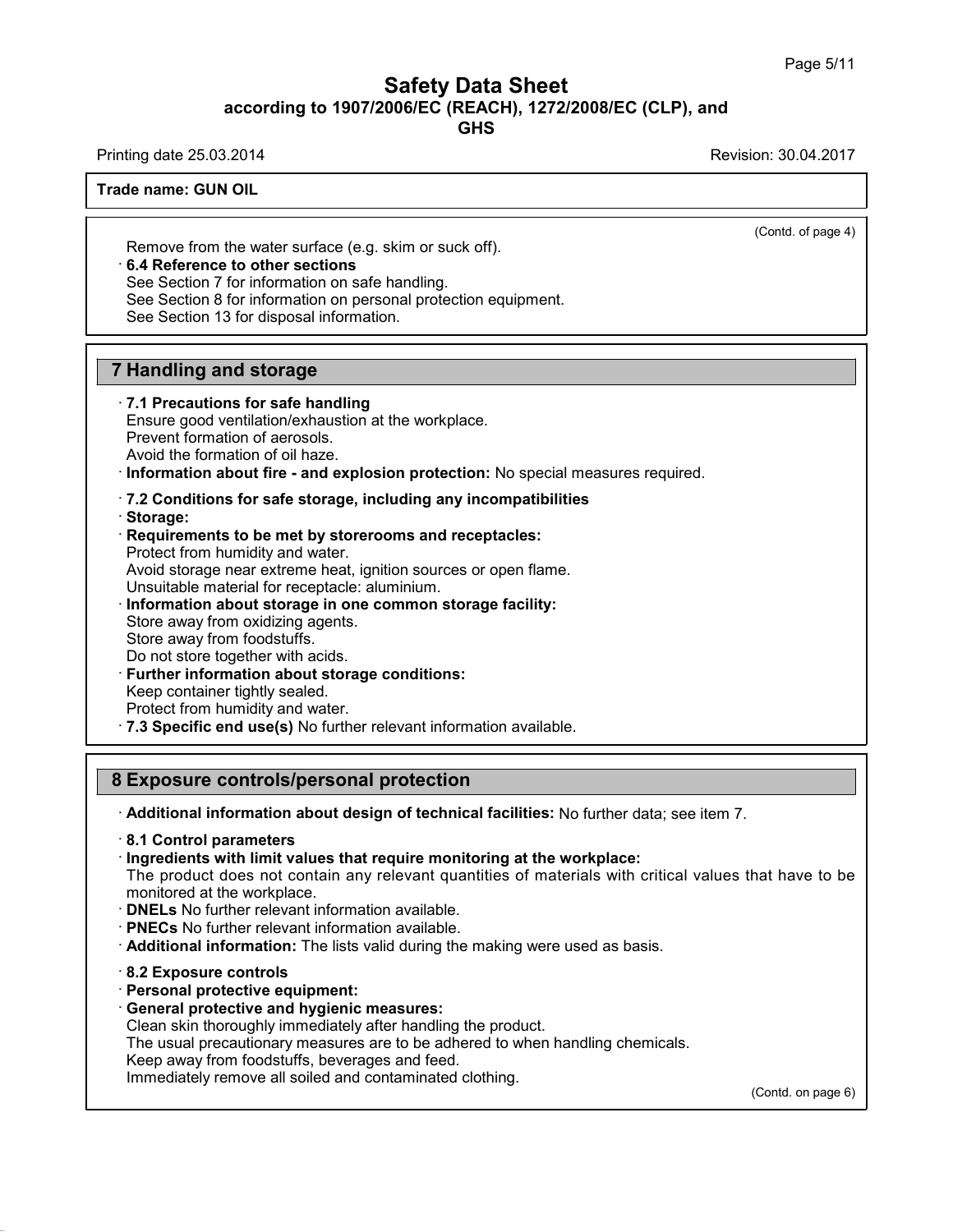## Safety Data Sheet<br><sub>006/EC (REACH), 1272/2008/EC (CLP),<br>GHS</sub> Page 6/11<br>**according to 1907/2006/EC (REACH), 1272/2008/EC (CLP), and<br>GHS<br>Revision: 30.04.2017<br>Revision: 30.04.2017 Safety Data Sheet**<br>according to 1907/2006/EC (REACH), 1272/2008/EC (CLP), and<br>Printing date 25.03.2014<br>Revision: 30.04.2017<br>Frade name: GUN OIL

**GHS**

**ACCORDING TO ACCORD ACCORDING TO A Trade name: GUN OIL**<br>Trade name: GUN OIL  $\overline{(\text{Cond. of page 5})}$ Ing date 23.03.2014<br>
Me name: GUN OIL<br>
Wash hands before breaks and at the end of work.<br>
Do not inhale gases / fumes / aerosols.<br>
Avoid contact with the eves and skin Trade name: GUN OIL<br>
Wash hands before breaks and at the end of work.<br>
Do not inhale gases / fumes / aerosols.<br>
Avoid contact with the eyes and skin.<br>
Respiratory protection: Wash hands before breaks and at the end of work.<br>Do not inhale gases / fumes / aerosols.<br>Avoid contact with the eyes and skin.<br>**· Respiratory protection:**<br>Use suitable respiratory protective device when aer<br>Use suitable re Wash hands before breaks and at the end of work.<br>Do not inhale gases / fumes / aerosols.<br>Avoid contact with the eyes and skin.<br>**Respiratory protection:**<br>Use suitable respiratory protective device when aerosol or mist is fo Use suitable respiratory protective device when aerosol or mist is formed.<br>Use suitable respiratory protective device in case of insufficient ventilation.<br>NIOSH or EN approved organic vapor respirator equipped with a dust/ Do not inhale gases / fumes / aerosols.<br>
Avoid contact with the eyes and skin.<br> **Respiratory protection:**<br>
Use suitable respiratory protective device when aerosol or mist is formed.<br>
Use suitable respiratory protective dev Solid Tespiratory protective developeration protective developeration of hands:<br>Protective gloves Protection of hands:<br>The glove material has to be impermeable and resistant to the product/ the substance/ the preparation.<br>Selection of the glove material on consideration of the penetration times, rates of diffusion and Figure 2013<br>Selection of the glove material has to be impermeable and resistant to the product/ the substance/ the preparation.<br>Selection of the glove material on consideration of the penetration times, rates of diffusion degradation.<br>**Material of gloves** The glove material has to be in<br>Selection of the glove materi<br>degradation.<br>**Material of gloves**<br>The selection of the suitable g<br>quality and varies from man The glove material has to be impermeable and resistant to the product/ the substance/ the preparation.<br>Selection of the glove material on consideration of the penetration times, rates of diffusion and the degradation.<br>**Mat** The glove material has to be impermeable and resistant to the product/ the substance/ the preparation.<br>Selection of the glove material on consideration of the penetration times, rates of diffusion and the degradation.<br>**Mat** Selection of the glove material on consideration of the penetration times, rates of diffusion and the<br>degradation.<br>**Material of gloves**<br>The selection of the suitable gloves does not only depend on the material, but also on degradation.<br> **Material of gloves**<br>
The selection of the suitable gloves does not<br>
quality and varies from manufacturer to material<br>
substances, the resistance of the glove material<br> **Conservedity**<br> **Penetration time of gl** The selection of the suitable gloves does not only depend on the material, but also on further marks of<br>quality and varies from manufacturer to manufacturer. As the product is a preparation of several<br>substances, the resis substances, the resistance of the glove material can not be calculated in advance and has therefore to be checked prior to the application.<br> **Penetration time of glove material**<br>
The exact break through time has to be foun · Penetration time of glove material The exact break through time has to be found out by the manufacturer of the protective gloves and has to<br>be observed.<br>
For the permanent contact gloves made of the following materials are suitable:<br>
Neoprene gloves<br>
Fluoro For the permanent contact gloves made of the following materials are suitable: For the permanent com<br>
Neoprene gloves<br>
Fluorocarbon rubber (V<br> **Not suitable are glove**<br> **Eye protection:** b giveon rubber (Viton)<br>able are gloves made of<br>tection:<br>Safety glasses **Example 15 September 10 State of September 2015**<br> **Body protection:** Oil resistant protective clothing<br> **Example 2015**<br> **Example 2015**<br>
No further relevant information available. **Example 3**<br> **Example 3**<br> **Example 3**<br> **Example 3**<br> **Limitation and supervision of exposure into the environment<br>
No further relevant information available.<br>
<b>Risk management measures** Safety glasses<br>
• **Body protection:** Oil resistant protective clothing<br>
• **Limitation and supervision of exposure into th**<br>
• **Risk management measures**<br>
• See Section 7 for additional information.<br>
• No further relevant i Body protection: Oil resistant protective clothi<br>Limitation and supervision of exposure into<br>No further relevant information available.<br>Risk management measures<br>See Section 7 for additional information.<br>No further relevant Body protection: Oil resistant protective clothing<br>Limitation and supervision of exposure into th<br>No further relevant information available.<br>Risk management measures<br>See Section 7 for additional information.<br>No further rel No luttiler relevant information available.<br> **Prince See Section 7 for additional information.**<br>
No further relevant information available.<br> **9 Physical and chemical properties**<br> **9.1 Information on basic physical and chem Physical and chemical properties**<br> **9.1 Information on basic physical and chemical properties**<br> **• 9.1 Information on basic physical and chemical properties**<br>
• Appearance: **9 Physical and chemical properties**<br> **9.1 Information on basic physical and chiral Information**<br> **Appearance:**<br> **Form: 1 Information on basic physical and chemical properties<br>
eneral Information<br>
ppearance:<br>
Form:<br>
Colour:**<br>
Colour:<br>
Colour:<br>
Cetroleum-like<br>
Cetroleum-like

- · **Appearance:**
- 
- 

38.0.16

**Form:** Liquid · Odour: **Petroleum-like** 

(Contd. on page 7)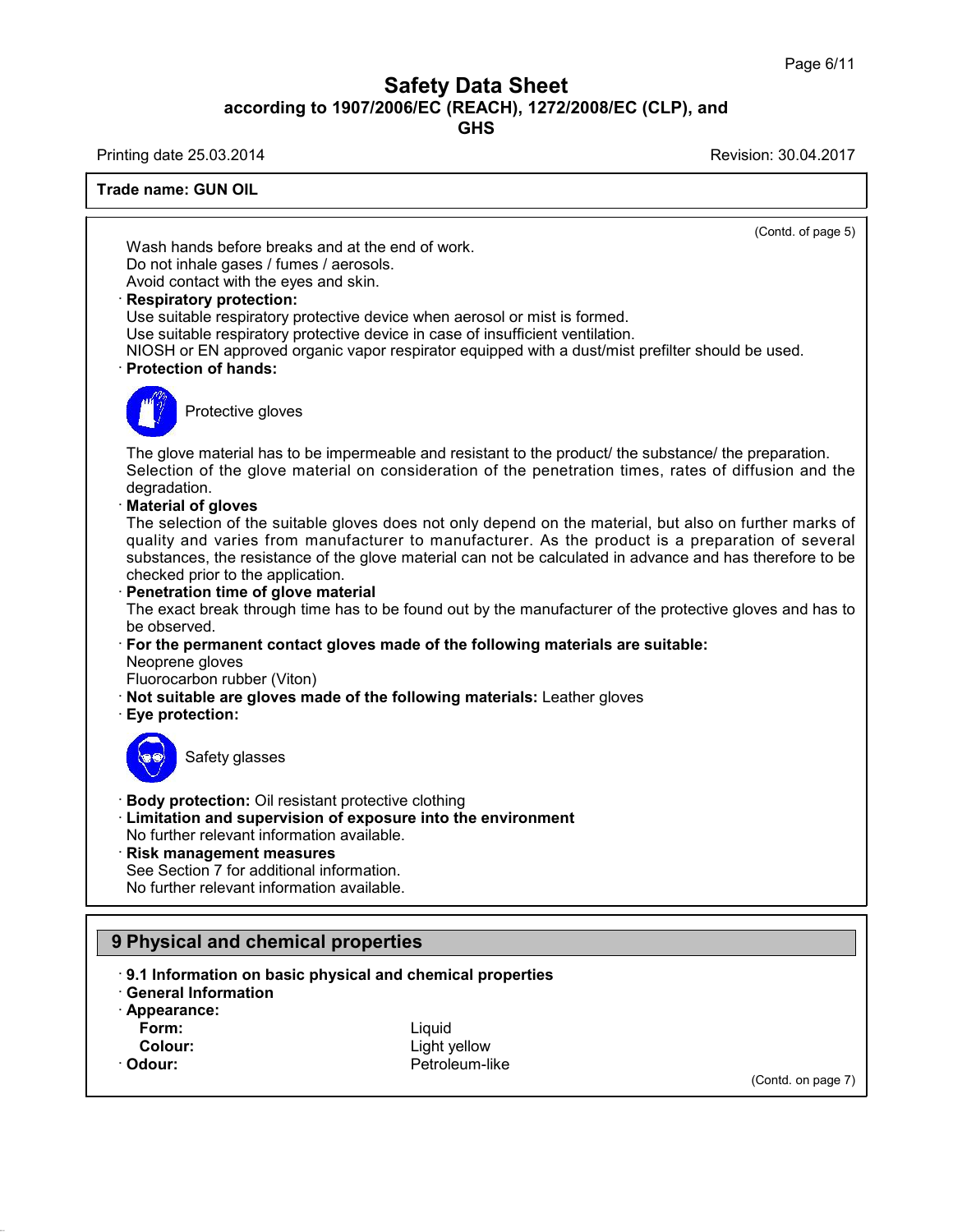## **Safety Data Sheet**<br> **according to 1907/2006/EC (REACH), 1272/2008/EC (CLP), and**<br> **GHS Safety Data Sheet**<br>according to 1907/2006/EC (REACH), 1272/2008/EC (CLP), and<br>Printing date 25.03.2014<br>Revision: 30.04.2017<br>Frade name: GUN OIL

| Printing date 25.03.2014                                                                          |                                                                                        | Revision: 30.04.2017 |
|---------------------------------------------------------------------------------------------------|----------------------------------------------------------------------------------------|----------------------|
| <b>Trade name: GUN OIL</b>                                                                        |                                                                                        |                      |
|                                                                                                   |                                                                                        | (Contd. of page 6)   |
| Odour threshold:                                                                                  | Not determined.                                                                        |                      |
| $\cdot$ pH-value:                                                                                 | Not determined.                                                                        |                      |
| Change in condition<br><b>Melting point/Melting range:</b><br><b>Boiling point/Boiling range:</b> | Not Determined.<br>>599°F/> 315 °C                                                     |                      |
| · Flash point:                                                                                    | $>352^{\circ}$ F/ $> 178^{\circ}$ C                                                    |                      |
| · Flammability (solid, gaseous):                                                                  | Not applicable.                                                                        |                      |
| · Auto/Self-ignition temperature:                                                                 | Not determined.                                                                        |                      |
| · Decomposition temperature:                                                                      | Not determined.                                                                        |                      |
| · Self-igniting:                                                                                  | Product is not self-igniting.                                                          |                      |
| Danger of explosion:                                                                              | Product does not present an explosion hazard.                                          |                      |
| <b>Explosion limits:</b><br>Lower:<br>Upper:                                                      | Not determined.<br>Not determined.                                                     |                      |
| · Vapour pressure:                                                                                | Not determined.                                                                        |                      |
| · Density at 20 °C:<br>· Relative density<br>· Vapour density<br><b>Evaporation rate</b>          | $0,89$ g/cm <sup>3</sup><br>Not determined.<br>Not determined.<br>Not determined.      |                      |
| · Solubility in / Miscibility with<br>water:                                                      | Not miscible or difficult to mix.                                                      |                      |
| · Partition coefficient (n-octanol/water): Not determined.                                        |                                                                                        |                      |
| · Viscosity:<br>Dynamic:<br>Kinematic at 20 $°C$ :<br>· 9.2 Other information                     | Not determined.<br>22 mm <sup>2</sup> /s<br>No further relevant information available. |                      |

| 9.2 Other Information                                                | <u>NO Turther relevant information available.</u>                                               |
|----------------------------------------------------------------------|-------------------------------------------------------------------------------------------------|
|                                                                      |                                                                                                 |
| <b>10 Stability and reactivity</b>                                   |                                                                                                 |
| ⋅10.1 Reactivity                                                     |                                                                                                 |
| 10.2 Chemical stability                                              |                                                                                                 |
| · Thermal decomposition / conditions to be avoided:                  |                                                                                                 |
| Keep away from heat and direct sunlight.                             |                                                                                                 |
| No decomposition if used and stored according to specifications.     |                                                                                                 |
| 10.3 Possibility of hazardous reactions                              |                                                                                                 |
| Reacts with alkali (Iyes).                                           |                                                                                                 |
| Reacts with strong oxidizing agents.                                 |                                                                                                 |
| Toxic fumes may be released if heated above the decomposition point. |                                                                                                 |
| Reacts with strong acids.                                            |                                                                                                 |
|                                                                      | Can form explosive mixtures in air if heated above flash point and/or when sprayed or atomised. |
|                                                                      | (Contd. on page 8)                                                                              |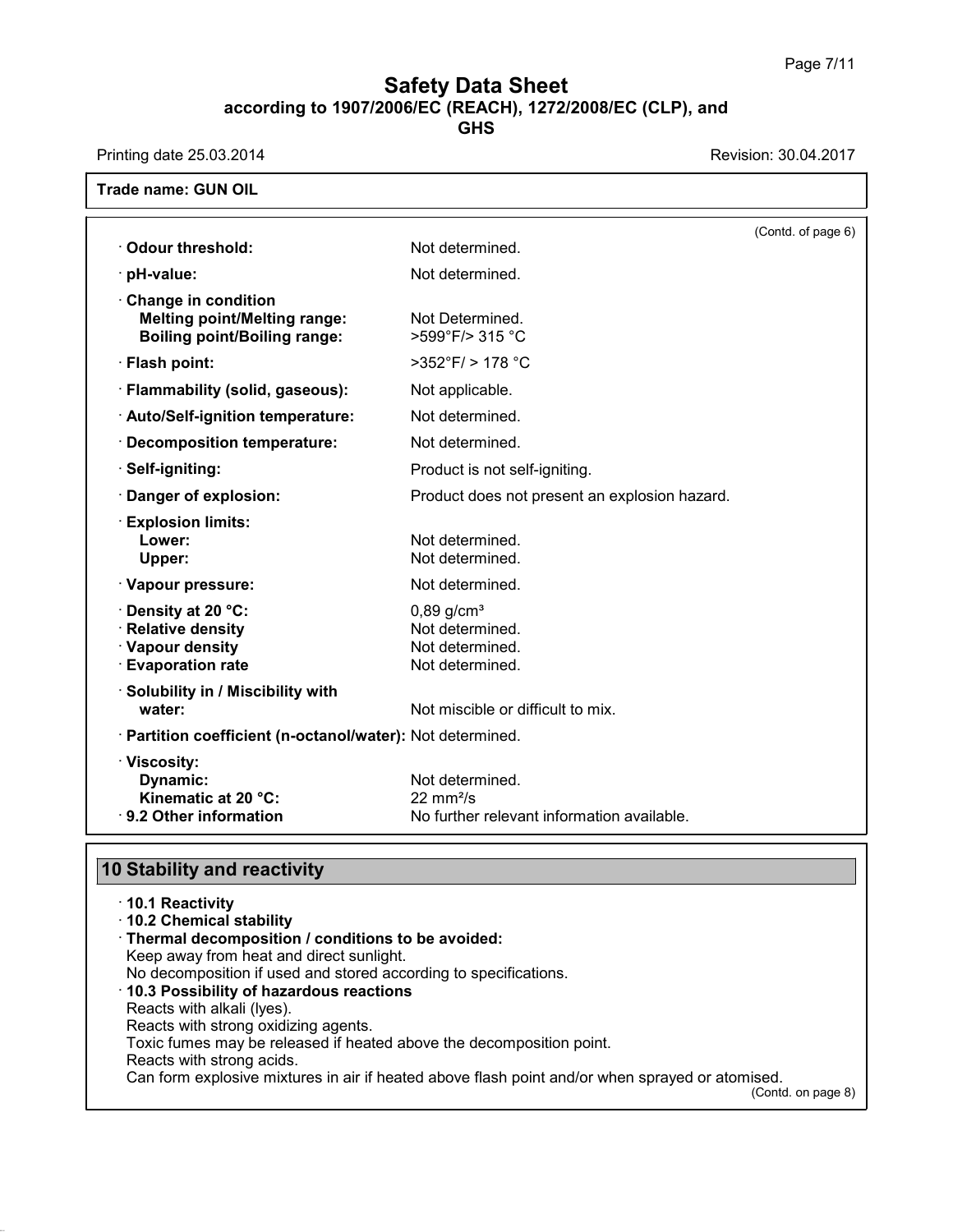## Safety Data Sheet<br><sub>006/EC (REACH), 1272/2008/EC (CLP),<br>GHS</sub> Page 8/11<br>**according to 1907/2006/EC (REACH), 1272/2008/EC (CLP), and<br>GHS<br>Revision: 30.04.2017 Safety Data Sheet**<br>according to 1907/2006/EC (REACH), 1272/2008/EC (CLP), and<br>Printing date 25.03.2014<br>Revision: 30.04.2017<br>Frade name: GUN OIL

**GHS**

**ACCORDING TO ACCORD ACCORDING TO A Trade name: GUN OIL**<br>Trade name: GUN OIL

 $\overline{(\text{Cond. of page 7})}$ 

**10.4 Conditions to avoid** Store away from oxidiz<br>**10.5 Incompatible materials:** No further relevant<br>**10.6 Hazardous decomposition products:**<br>Carbon monoxide and carbon dioxide<br>Halogenated hydrocarbons<br>Hydrogen chloride (H **10.4 Conditions to avoid** Store aw<br>**10.5 Incompatible materials:** No f<br>**10.6 Hazardous decomposition p**<br>Carbon monoxide and carbon dioxic<br>Halogenated hydrocarbons<br>Hydrogen chloride (HCl)

· **10.4 Conditions to avoid** Store away from oxidizing agents. · **10.5 Incompatible materials:** No further relevant information available. · **10.6 Hazardous decomposition products: 10.4 Conditions to avoid** Store away<br>**10.5 Incompatible materials:** No furt<br>**10.6 Hazardous decomposition pro**<br>Carbon monoxide and carbon dioxide<br>Halogenated hydrocarbons<br>Hydrogen chloride (HCl)

- 
- 
- 

### **Foxicological inform**<br>• 11.1 Information on toxi<br>• Acute toxicity:<br>• Primary irritant effect:<br>• on the skin: Irritant to ski **Foxicological information**<br>• 11.1 Information on toxicological<br>• Acute toxicity:<br>• Primary irritant effect:<br>• on the skin: Irritant to skin and mud<br>• on the eve: Irritating effect.

## **10.6 Hazardous decomposition products:**<br>Carbon monoxide and carbon dioxide<br>Halogenated hydrocarbons<br>Hydrogen chloride (HCl)<br>**11 Toxicological information**<br>11.1 Information on toxicological effects **11.1 Toxicological information<br>11.1 Information on toxicological effects**<br>11.1 Information on toxicological effects<br>1. Primary irritant effect:

- 
- 
- 
- 
- 
- 

**Proxicological information**<br> **Contract to skin:** Irritant to skin and mucous membranes.<br> **Contract to skin:** Irritant to skin and mucous membranes.<br> **Contract to skin:** Irritating effect.<br> **Contract Sensitization:** No sen **Primary irritant effect:**<br> **on the skin**: Irritant to skin and mucous membranes.<br> **On the eye:** Irritating effect.<br> **Sensitization:** No sensitizing effects known.<br> **Additional toxicological information:**<br>
The product show on the skin: Irritant to skin and mucous membranes.<br>
on the eye: Irritating effect.<br>
Sensitization: No sensitizing effects known.<br>
Additional toxicological information:<br>
The product shows the following dangers according to Sensitization: No sensitizing effects known.<br>Additional toxicological information:<br>The product shows the following dangers according to the calculation method of the General EU<br>Classification Guidelines for Preparations as Additional toxicological info<br>The product shows the follo<br>Classification Guidelines for Pi<br>Irritant<br>At long or repeated contact wit<br>May cause acne.<br>Danger through skin adsorptio<br>Repeated dose toxicity: May The product shows the following dangers according to the calculation method of the General EU<br>Classification Guidelines for Preparations as issued in the latest version:<br>Irritant<br>At long or repeated contact with skin it ma

Irritant

At long or repeated contact with skin it maid<br>
May cause acne.<br>
Danger through skin adsorption.<br> **12 Ecological information**<br> **12.1 Toxicity** 

**Repeated dose toxicity:** May cause damage to organs through prolonged or repeated exposure.<br> **12.1 Toxicity**<br> **12.1 Toxicity**<br> **12.1 Toxicity:** No further relevant information available.<br> **12.2 Persistence and degradabili** 

- 
- 

- **Ecological information**<br>
 **12.1 Toxicity**<br>
 **Aquatic toxicity:** No further relevant information available.<br>
 **12.2 Persistence and degradability** Not easily biodegradable<br>
 **12.4 Mobility in soil No further relevant 2 Ecological information**<br>
↑ 12.1 Toxicity<br>
↑ Aquatic toxicity: No further relevant information available.<br>
↑ 12.2 Persistence and degradability Not easily biodegradable<br>
↑ 12.3 Bioaccumulative potential May be accumulat **12.1 Toxicity**<br> **• Aquatic toxicity:** No further relevant information available.<br> **• 12.2 Persistence and degradability** Not easily biodegradable<br> **• 12.3 Bioaccumulative potential** May be accumulated in organism<br>
• **12.4**
- 
- 
- 

· **Remark:**

<ul>\n<li>12.3 Bioaccumulative potential May be accumulated in organism</li>\n<li>12.4 Mobility in soil No further relevant information available.</li>\n<li>Ecotoxical effects:</li>\n<li>Remark:</li>\n<li>Hamark:</li>\n<li>Harmful to fish</li>\n<li>The product is oxygen-consuming. The declared action may be partly caused by lac Due to mechanical actions of the product (e.g. agglutinations) damages may occur.</li>\n</ul> The product is oxygen-consuming. The declared action may be partly caused by lack of oxygen.<br>Due to mechanical actions of the product (e.g. agglutinations) damages may occur.<br>
Additional ecological information: **Exercise to mechanical actions of the product information available.**<br> **Ecotoxical effects:**<br> **Remark:**<br>
Harmful to fish<br>
The product is oxygen-consuming. The declared action may be partly caused by lack of oxygen.<br>
Due

- 
- 

• **Harmful to fish**<br>• **Harmful to fish**<br>• The product is oxygen-cons<br>• **Additional ecological information**<br>• **General notes:**<br>• Water hazard class 1 (Germ<br>• Do not allow undiluted prod Harmful to fish<br>The product is oxygen-consuming. The declared action may be partly caused by lack of oxygen.<br>Due to mechanical actions of the product (e.g. agglutinations) damages may occur.<br>**Additional ecological informat** The product is oxygen-consuming. The declared action may be partly caused by lack of oxygen.<br>Due to mechanical actions of the product (e.g. agglutinations) damages may occur.<br>**Additional ecological information:**<br>**General n** system. Additional ecological information:<br>General notes:<br>Water hazard class 1 (German Regula<br>Do not allow undiluted product or lar<br>system.<br>Harmful to aquatic organisms<br>Due to available data on eliminabili<br>damage of the environmen General notes:<br>Water hazard class 1 (German Regulation) (Self-assessment): slightly hazardous for water<br>Do not allow undiluted product or large quantities of it to reach ground water, water course or sewage<br>system.<br>Harmful Water hazard class 1 (German Regulation) (Self-assessm<br>Do not allow undiluted product or large quantities of it to<br>system.<br>Harmful to aquatic organisms<br>Due to available data on eliminability/decomposition a<br>damage of the e

Harmful to aquatic organisms<br>Due to available data on eliminability/decomposition and bioaccumulation potential prolonged term<br>damage of the environment can not be excluded.<br>**12.5 Results of PBT and vPvB assessment**<br>**PBT:** rolonged term<br>(Contd. on page 9)

- 
-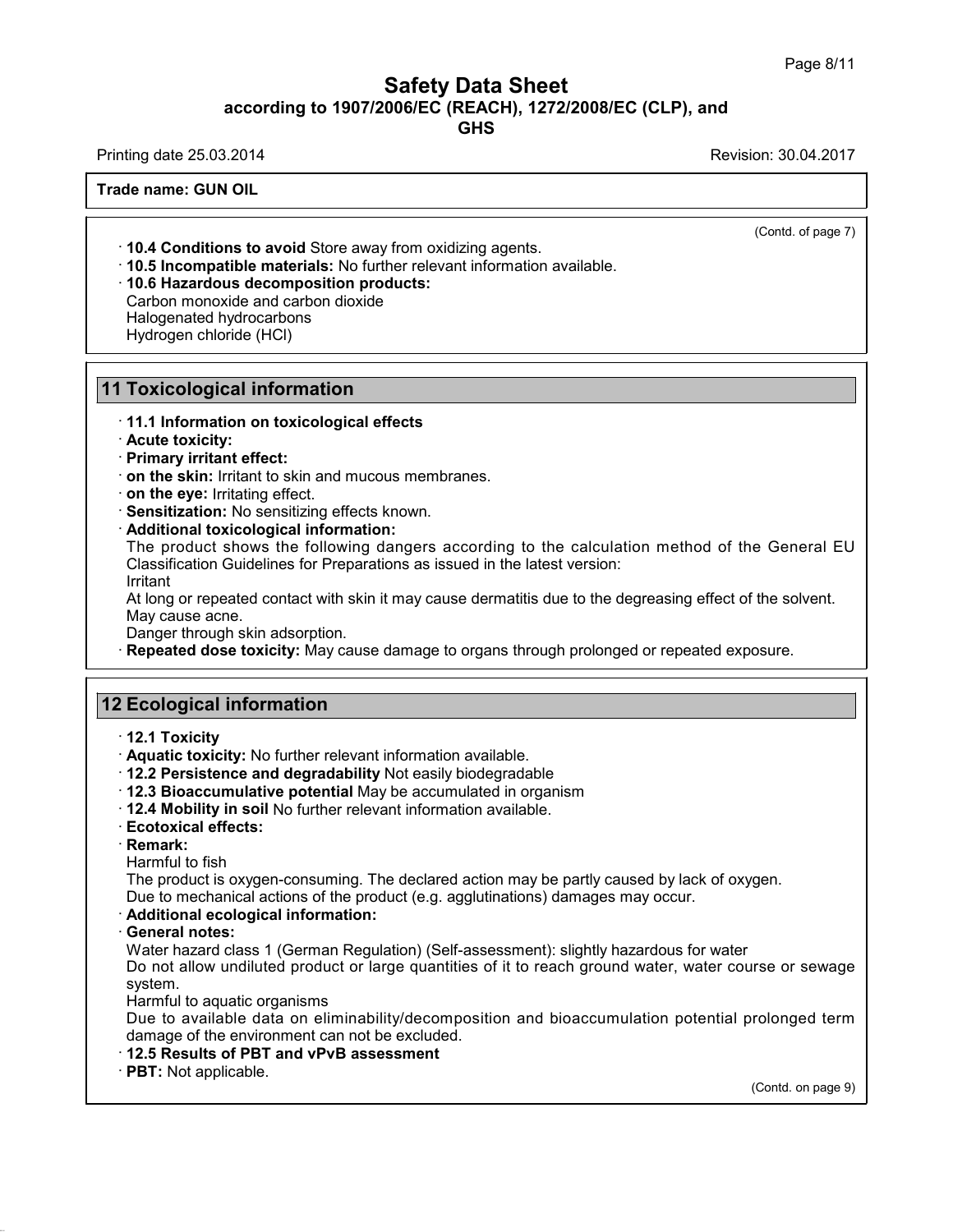## Safety Data Sheet<br><sub>006/EC (REACH), 1272/2008/EC (CLP),<br>GHS</sub> Page 9/11<br>**according to 1907/2006/EC (REACH), 1272/2008/EC (CLP), and<br>GHS<br>Revision: 30.04.2017<br>Revision: 30.04.2017 Safety Data Sheet**<br>according to 1907/2006/EC (REACH), 1272/2008/EC (CLP), and<br>Printing date 25.03.2014<br>Revision: 30.04.2017<br>Frade name: GUN OIL

**GHS**

**ACCORDING TO ACCORD ACCORDING TO A Trade name: GUN OIL**<br>Trade name: GUN OIL

 $\overline{(\text{Cond. of page 8})}$ 

• **vPvB:** Not applicable.<br>• **12.6 Other adverse effects** No further relevant information available. **12.6 Other adverse effects** No further relevant information available.<br>
13 Disposal considerations<br>
13 Disposal considerations<br>
13.1 Waste treatment methods

### · **Recommendation**

Must not be disposed together with household garbage. Do not allow product to reach sewage system. **Disposal considerations**<br>13.1 Waste treatment methods<br>Recommendation<br>Must not be disposed together with household garbage. Do not allow product to reach sewage system.<br>Product is recyclable as a waste oil. Deliver unused **Disposal considerations**<br>13.1 Waste treatment methods<br>Recommendation<br>Must not be disposed together with household garbage. Do not allow product to reach sewage system.<br>Product is recyclable as a waste oil. Deliver unused **13.1 Waste treatment methods**<br> **Recommendation**<br>
Must not be disposed together with household garbage. Do<br>
Product is recyclable as a waste oil. Deliver unused and/or<br>
Contact waste processors for recycling information.<br> • **Recommendation:** Disposed together with household garbage. Do not allow product to reader Product is recyclable as a waste oil. Deliver unused and/or contaminated product to Contact waste processors for recycling inform

- 
- **Recommended cleansing agents:** Solvent naphtha<br>14 Transport information

| · Uncleaned packaging:<br>· Recommendation: Disposal must be made according to official regulation<br>· Recommended cleansing agents: Solvent naphtha |                       |
|-------------------------------------------------------------------------------------------------------------------------------------------------------|-----------------------|
| <b>14 Transport information</b>                                                                                                                       |                       |
|                                                                                                                                                       |                       |
| · 14.1 UN-Number<br>· DOT, ADR, ADN, IMDG, IATA<br>14.2 UN proper shipping name                                                                       | Not Regulated         |
| · DOT, ADR, ADN, IMDG, IATA<br>14.3 Transport hazard class(es)                                                                                        | Not Regulated         |
| · DOT, ADR, ADN, IMDG, IATA<br>· Class                                                                                                                | Not Regulated         |
| ⋅ 14.4 Packing group<br>· DOT, ADR, IMDG, IATA<br>⋅14.5 Environmental hazards:                                                                        | Not Regulated         |
| · Marine pollutant:<br>14.6 Special precautions for user                                                                                              | Nο<br>Not applicable. |
| 14.7 Transport in bulk according to Annex II of<br>MARPOL73/78 and the IBC Code<br>· UN "Model Regulation":                                           | Not applicable.       |
|                                                                                                                                                       |                       |
| <b>15 Regulatory information</b>                                                                                                                      |                       |
| 15.1 Safety, health and environmental regulations/legislation specific                                                                                |                       |

### **15 Regulatory information**

· **15.1 Safety, health and environmental regulations/legislation specific for the substance or mixture** • **15.1 Safety, health and environmental regulations/legeral of SARA**<br>• **SARA**<br>• **Section 355 (extremely hazardous substances):**<br>None of the ingredients is listed. None of the ingredients is listed.<br>None of the ingredients is listed.<br>None of the ingredients is listed.<br>None of the ingredients is listed.<br>None of the ingredients is listed.<br>None of the ingredients is listed.

· **SARA**

38.0.16

Sakka<br>Section 355 (extremely hazardous substar<br>None of the ingredients is listed.<br>Section 313 (Specific toxic chemical listing<br>None of the ingredients is listed.

(Contd. on page 10)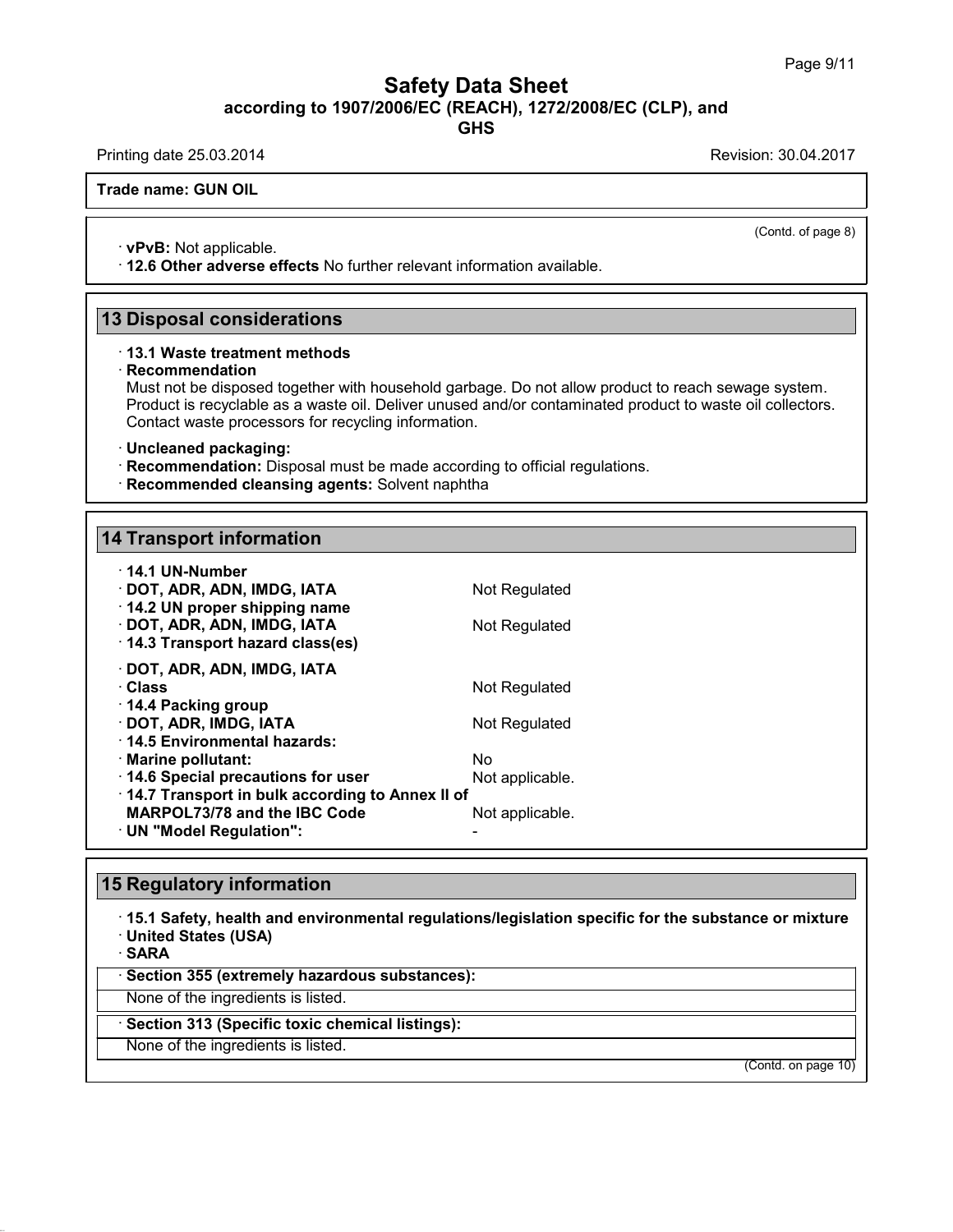## **Safety Data Sheet**<br> **according to 1907/2006/EC (REACH), 1272/2008/EC (CLP), and**<br> **GHS GHS Safety Data Sheet**<br>according to 1907/2006/EC (REACH), 1272/2008/EC (CLP), and<br>Printing date 25.03.2014<br>Revision: 30.04.2017<br>Frade name: GUN OIL

Printing date 25.03.2014<br>Trade name: GUN OIL

| <b>Trade name: GUN OIL</b>                                                                                 |                     |
|------------------------------------------------------------------------------------------------------------|---------------------|
|                                                                                                            | (Contd. of page 9)  |
| TSCA (Toxic Substances Control Act):                                                                       |                     |
| All ingredients are listed.                                                                                |                     |
| · Proposition 65 (California):                                                                             |                     |
| <b>Chemicals known to cause cancer:</b>                                                                    |                     |
| None of the ingredients is listed.                                                                         |                     |
| Chemicals known to cause reproductive toxicity for females:                                                |                     |
| None of the ingredients is listed.                                                                         |                     |
| Chemicals known to cause reproductive toxicity for males:                                                  |                     |
| None of the ingredients is listed.                                                                         |                     |
| Chemicals known to cause developmental toxicity:                                                           |                     |
| None of the ingredients is listed.                                                                         |                     |
| <b>Carcinogenic Categories</b>                                                                             |                     |
| <b>EPA (Environmental Protection Agency)</b>                                                               |                     |
| None of the ingredients is listed.                                                                         |                     |
| · IARC (International Agency for Research on Cancer)                                                       |                     |
| None of the ingredients is listed.                                                                         |                     |
| TLV (Threshold Limit Value established by ACGIH)                                                           |                     |
| None of the ingredients is listed.                                                                         |                     |
| NIOSH-Ca (National Institute for Occupational Safety and Health)                                           |                     |
| None of the ingredients is listed.                                                                         |                     |
| <b>OSHA-Ca (Occupational Safety &amp; Health Administration)</b>                                           |                     |
| None of the ingredients is listed.                                                                         |                     |
| $\overline{\cdot}$ Canada                                                                                  |                     |
| <b>Canadian Domestic Substances List (DSL)</b>                                                             |                     |
| All ingredients are listed.                                                                                |                     |
| Canadian Ingredient Disclosure list (limit 0.1%)                                                           |                     |
| None of the ingredients is listed                                                                          |                     |
| Canadian Ingredient Disclosure list (limit 1%)                                                             |                     |
| None of the ingredients is listed.                                                                         |                     |
| · National regulations:                                                                                    |                     |
| Other regulations, limitations and prohibitive regulations                                                 |                     |
| Substances of very high concern (SVHC) according to REACH, Article 57                                      |                     |
| None of the ingredients is listed.                                                                         |                     |
| · 15.2 Chemical safety assessment: A Chemical Safety Assessment has not been carried out.                  |                     |
|                                                                                                            |                     |
| <b>16 Other information</b>                                                                                |                     |
| This information is based on our present knowledge. However, this shall not constitute a guarantee for any |                     |
| specific product features and shall not establish a legally valid contractual relationship.                |                     |
|                                                                                                            | (Contd. on page 11) |